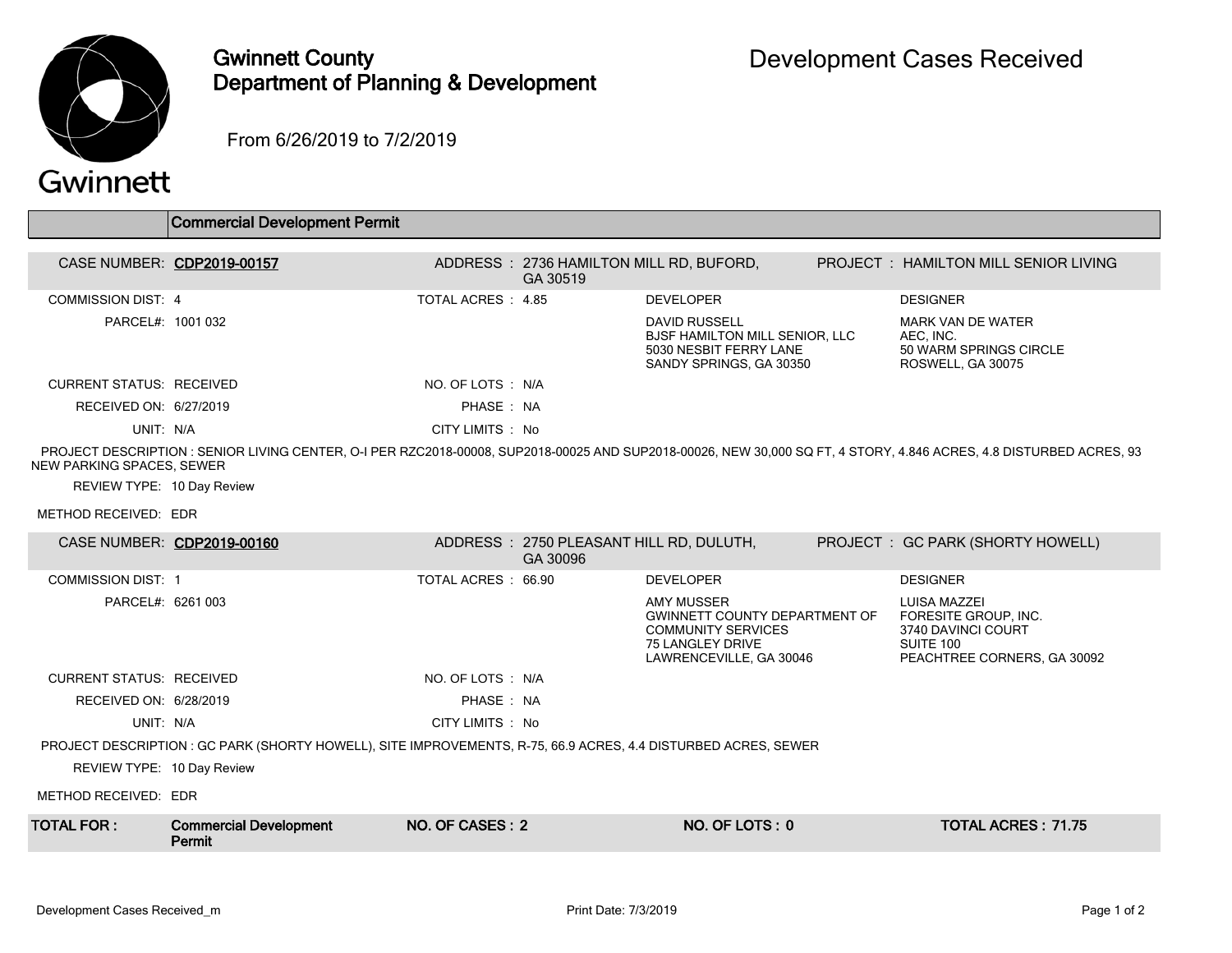|                                                                                                               | <b> Final Plat</b> |                     |                                                                                                                  |  |                                                                                                              |  |  |  |
|---------------------------------------------------------------------------------------------------------------|--------------------|---------------------|------------------------------------------------------------------------------------------------------------------|--|--------------------------------------------------------------------------------------------------------------|--|--|--|
| CASE NUMBER: FPL2019-00038                                                                                    |                    |                     | ADDRESS : LOGANVILLE HWY (2700 BLOCK),<br>LOGANVILLE, GA 30052                                                   |  | PROJECT : SEABOARD JUNCTION, PHASE 2                                                                         |  |  |  |
| <b>COMMISSION DIST: 3</b>                                                                                     |                    | TOTAL ACRES : 22.34 | <b>DEVELOPER</b>                                                                                                 |  | <b>DESIGNER</b>                                                                                              |  |  |  |
| PARCEL#: 5156 309                                                                                             |                    |                     | <b>STUART WIGGINS</b><br>PLG LOGANVILLE COM, LLC<br>3005 BRECKINRIDGE BOULEVARD<br>SUITE 200<br>DULUTH, GA 30096 |  | <b>MIKE MADDOX</b><br>TRAVIS PRUITT & ASSOCIATES, INC.<br>4317 PARK DRIVE<br>SUITE 400<br>NORCROSS, GA 30093 |  |  |  |
| <b>CURRENT STATUS: RECEIVED</b>                                                                               |                    | NO. OF LOTS : 84    |                                                                                                                  |  |                                                                                                              |  |  |  |
| RECEIVED ON: 6/27/2019                                                                                        |                    | PHASE: 2            |                                                                                                                  |  |                                                                                                              |  |  |  |
| UNIT: N/A                                                                                                     |                    | CITY LIMITS : No    |                                                                                                                  |  |                                                                                                              |  |  |  |
| PROJECT DESCRIPTION : SINGLE FAMILY SUBDIVISION, PHASE 2, R-SR PER RZR2017-00012, 84 LOTS, 22.34 ACRES, SEWER |                    |                     |                                                                                                                  |  |                                                                                                              |  |  |  |
| REVIEW TYPE: 10 Day Review                                                                                    |                    |                     |                                                                                                                  |  |                                                                                                              |  |  |  |
| METHOD RECEIVED: EDR                                                                                          |                    |                     |                                                                                                                  |  |                                                                                                              |  |  |  |
| TOTAL FOR :                                                                                                   | <b>Final Plat</b>  | NO. OF CASES: 1     | NO. OF LOTS: 84                                                                                                  |  | <b>TOTAL ACRES: 22.34</b>                                                                                    |  |  |  |
|                                                                                                               |                    |                     |                                                                                                                  |  |                                                                                                              |  |  |  |
| <b>GRAND TOTALS</b>                                                                                           |                    | NO. OF CASES: 3     | NO. OF LOTS: 84                                                                                                  |  | <b>TOTAL ACRES: 94.09</b>                                                                                    |  |  |  |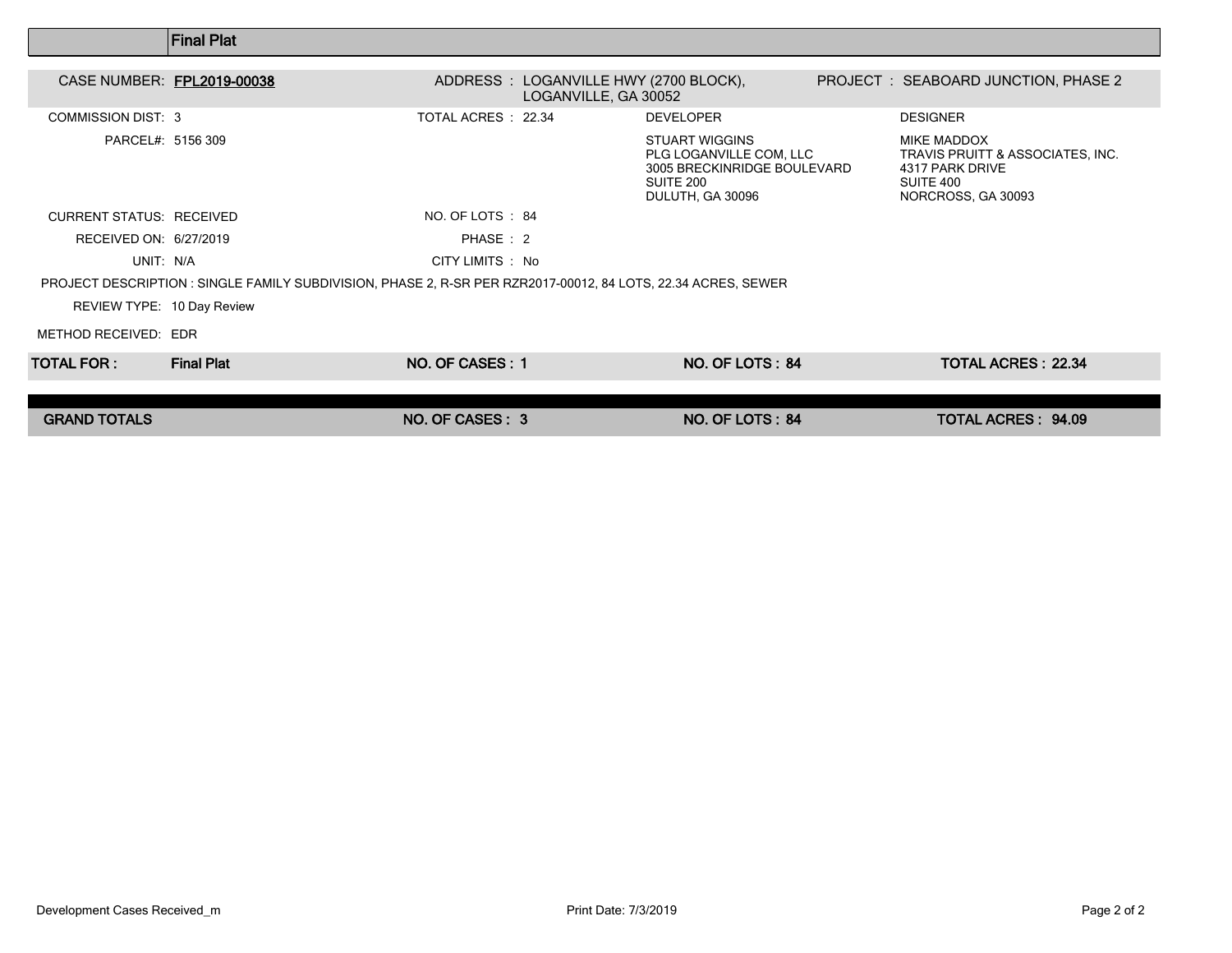

## Gwinnett County Department of Planning & Development

From 6/26/2019 to 7/2/2019

## Gwinnett

|                                                                                                                                   | Commercial Development Permit |                   |          |                                                                                         |  |                                                                                                                                                                 |  |
|-----------------------------------------------------------------------------------------------------------------------------------|-------------------------------|-------------------|----------|-----------------------------------------------------------------------------------------|--|-----------------------------------------------------------------------------------------------------------------------------------------------------------------|--|
|                                                                                                                                   | CASE NUMBER: CDP2019-00156    |                   |          | ADDRESS: 495 GRAYSON PKWY, GRAYSON, GA                                                  |  | PROJECT : GRAYSON UTILITY BARN                                                                                                                                  |  |
|                                                                                                                                   |                               |                   | 30017    |                                                                                         |  |                                                                                                                                                                 |  |
| <b>COMMISSION DIST: 3</b>                                                                                                         |                               | TOTAL ACRES: 2.29 |          | <b>DEVELOPER</b>                                                                        |  | <b>DESIGNER</b>                                                                                                                                                 |  |
|                                                                                                                                   | PARCEL#: 5136 016A            |                   |          | ALLISON WILKERSON<br><b>CITY OF GRAYSON</b><br>475 GRAYSON PARKWAY<br>GRAYSON, GA 30017 |  | <b>TODD PARKER</b><br>PRECISION PLANNING, INC.<br><b>400 PIKE BOULEVARD</b><br>LAWRENCEVILLE, GA 30046                                                          |  |
| <b>CURRENT STATUS: RECEIVED</b>                                                                                                   |                               | NO. OF LOTS : N/A |          |                                                                                         |  |                                                                                                                                                                 |  |
| RECEIVED ON: 6/26/2019                                                                                                            |                               | PHASE: NA         |          |                                                                                         |  |                                                                                                                                                                 |  |
| UNIT: N/A                                                                                                                         |                               | CITY LIMITS : Yes |          |                                                                                         |  |                                                                                                                                                                 |  |
| PROJECT DESCRIPTION: CITY OF GRAYSON, GRAYSON UTILITY BARN, O-I, NEW 3,360 SQ FT, 1 STORY, 2.29 ACRES, 0.6 DISTURBED ACRES, SEWER |                               |                   |          |                                                                                         |  |                                                                                                                                                                 |  |
| REVIEW TYPE: 10 Day Review                                                                                                        |                               |                   |          |                                                                                         |  |                                                                                                                                                                 |  |
| METHOD RECEIVED: EDR                                                                                                              |                               |                   |          |                                                                                         |  |                                                                                                                                                                 |  |
| CASE NUMBER: CDP2019-00159                                                                                                        |                               |                   | GA 30518 | ADDRESS: 6002 CUMMING HWY, SUGAR HILL,                                                  |  | PROJECT: SUGAR HILL SELF-STORAGE                                                                                                                                |  |
| <b>COMMISSION DIST: 1</b>                                                                                                         |                               | TOTAL ACRES: 1.79 |          | <b>DEVELOPER</b>                                                                        |  | <b>DESIGNER</b>                                                                                                                                                 |  |
| PARCEL#: 7339 140                                                                                                                 |                               |                   |          | <b>GREG SAMPSON</b><br>SAMPSON PROPERTIES, INC.<br>1417 ELGIN WAY<br>CUMMING, GA 30041  |  | <b>MATTHEW ZIEG</b><br>CSC DESIGN, INC.<br>135 P. RICKMAN INUSTRIAL DRIVE<br>SUITE 100<br>CANTON, GA 30115                                                      |  |
| <b>CURRENT STATUS: RECEIVED</b>                                                                                                   |                               | NO. OF LOTS : N/A |          |                                                                                         |  |                                                                                                                                                                 |  |
| RECEIVED ON: 6/27/2019                                                                                                            |                               | PHASE: NA         |          |                                                                                         |  |                                                                                                                                                                 |  |
| UNIT: N/A                                                                                                                         |                               | CITY LIMITS : Yes |          |                                                                                         |  |                                                                                                                                                                 |  |
|                                                                                                                                   |                               |                   |          |                                                                                         |  | PROJECT DESCRIPTION : CITY OF SUGAR HILL, SUGAR HILL SELF-STORAGE, BG, NEW 93,600 SQ FT, 4 STORY, 1.79 ACRES, 1.4 DISTURBED ACRES, 15 NEW PARKING SPACES, SEWER |  |
| REVIEW TYPE: 10 Day Review                                                                                                        |                               |                   |          |                                                                                         |  |                                                                                                                                                                 |  |

METHOD RECEIVED: EDR